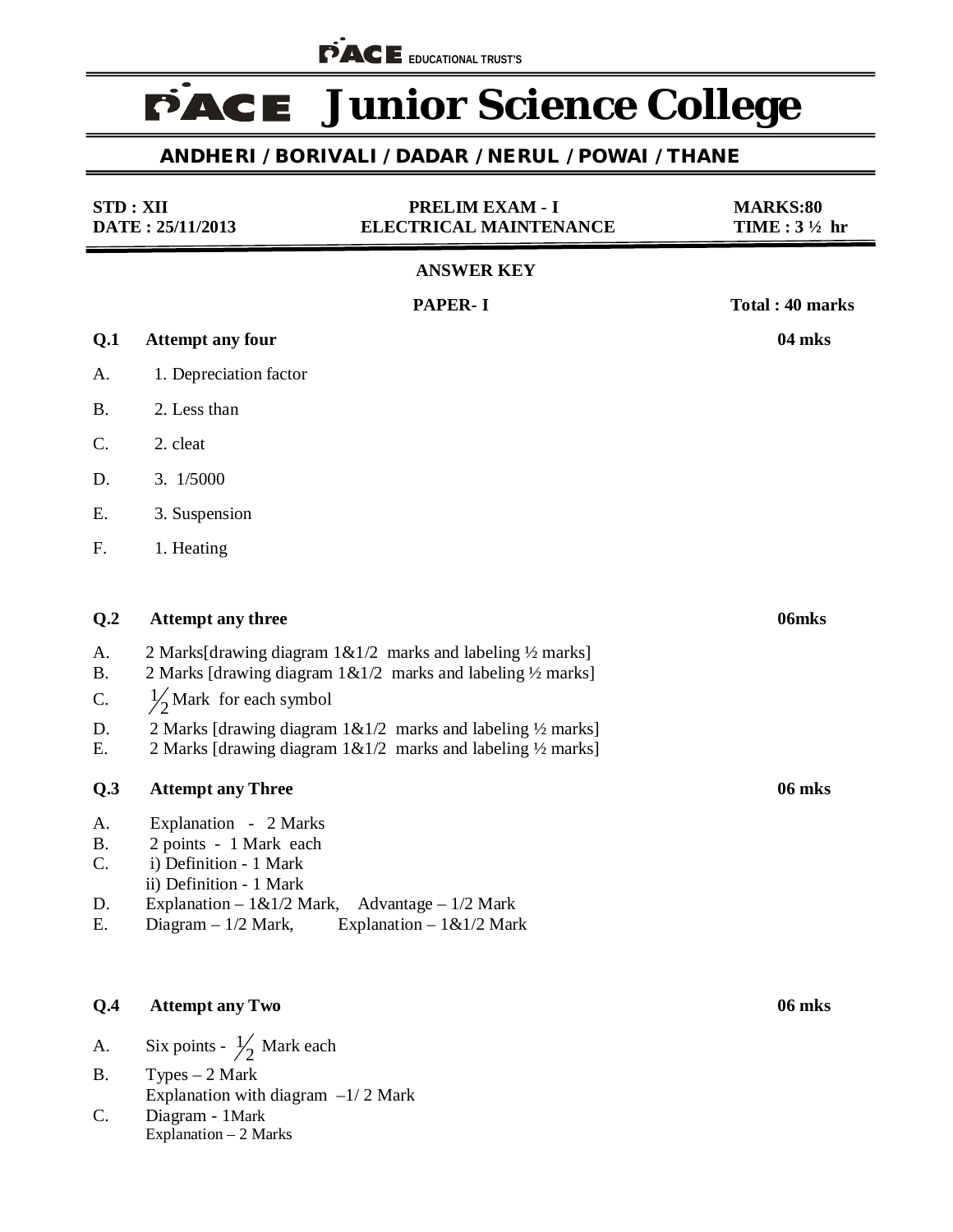#### **Q.5 Attempt any Two 06 mks**

- A. 7/22 PVC Cu. Wire. Meaning 1Mark S.W.G measurement -  $1\frac{1}{2}$  Mark
- B. Diagram 1 Mark Construction - 1 Mark Working - 1Mark
- C. Diagram 1Mark Construction - 2Mark

#### **Q.6 Attempt any Two 12 mks**

A. Test – 2& 1/2marks Explanation of one with diagram  $-3&1/2$  Marks

#### B. i) 3 Marks

- ii) Diagram 1 Mark Notes – 2 Marks
- C. Types of wiring system  $-2\&1/2$  Marks Comparison table  $(7 \text{points}) - 3 \& 1/2$  Marks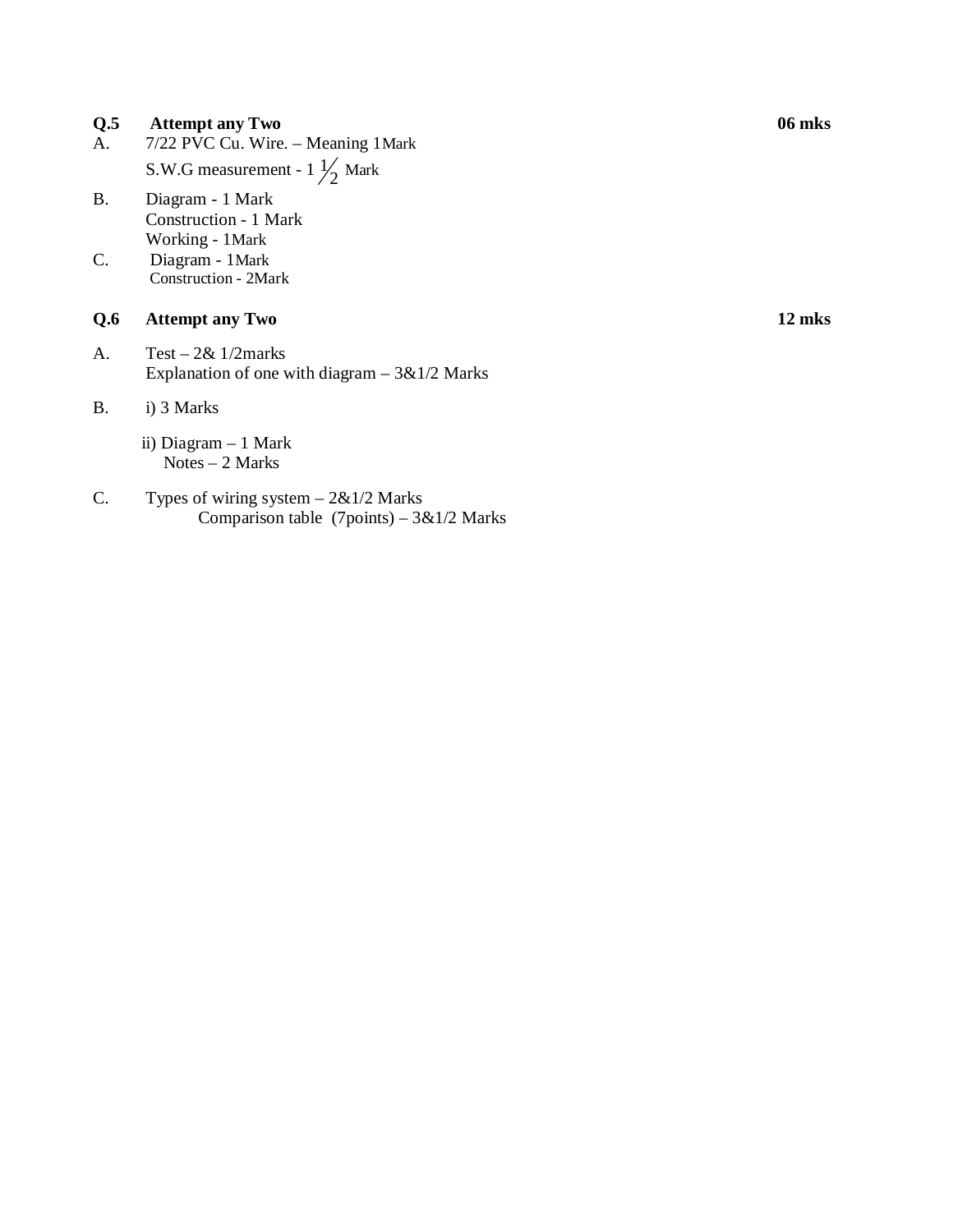**Q.1 CHOOSE THE CORRECT ALTERNATIVE (any 4) 04 mks**  A. 2. Two B. 3. Synchronization C. 2. Hunting D. 1. Eddy current E. 2. 100 F. 2. Full load current **Q.2 Attempt Any 3 06 mks**  A.  $4$  points  $-2$  Marks B. Diagram – 1/2 Mark Explanation –  $1\&1/2$  Mark C. Difference - 4 points - 2 Marks D. Any four types of starters – 2 Marks E.  $4 points - 2 Marks$ **Q.3 Attempt Any 3 06 mks**  A. Applications – 2 Marks B. Explanation – 2 Marks C. Diagram – 1/2 Marks Explanation –  $1\&1/2$  Marks D. Buchholz Relay – 1 Mark Breather – 1 Mark E.  $\frac{1}{2}$  Mark each

### **Q.4 Attempt any two 06mks**

- A. 6 points 3 Marks
- B. 2 Marks explanation&1 mark for diagram
- C. 3 conditions 3 Marks

#### **Q.5 Attempt any two 06mks**

A. Diagram – 1 mark Explanation - 2 Marks  **PAPER- II Total : 40 marks**